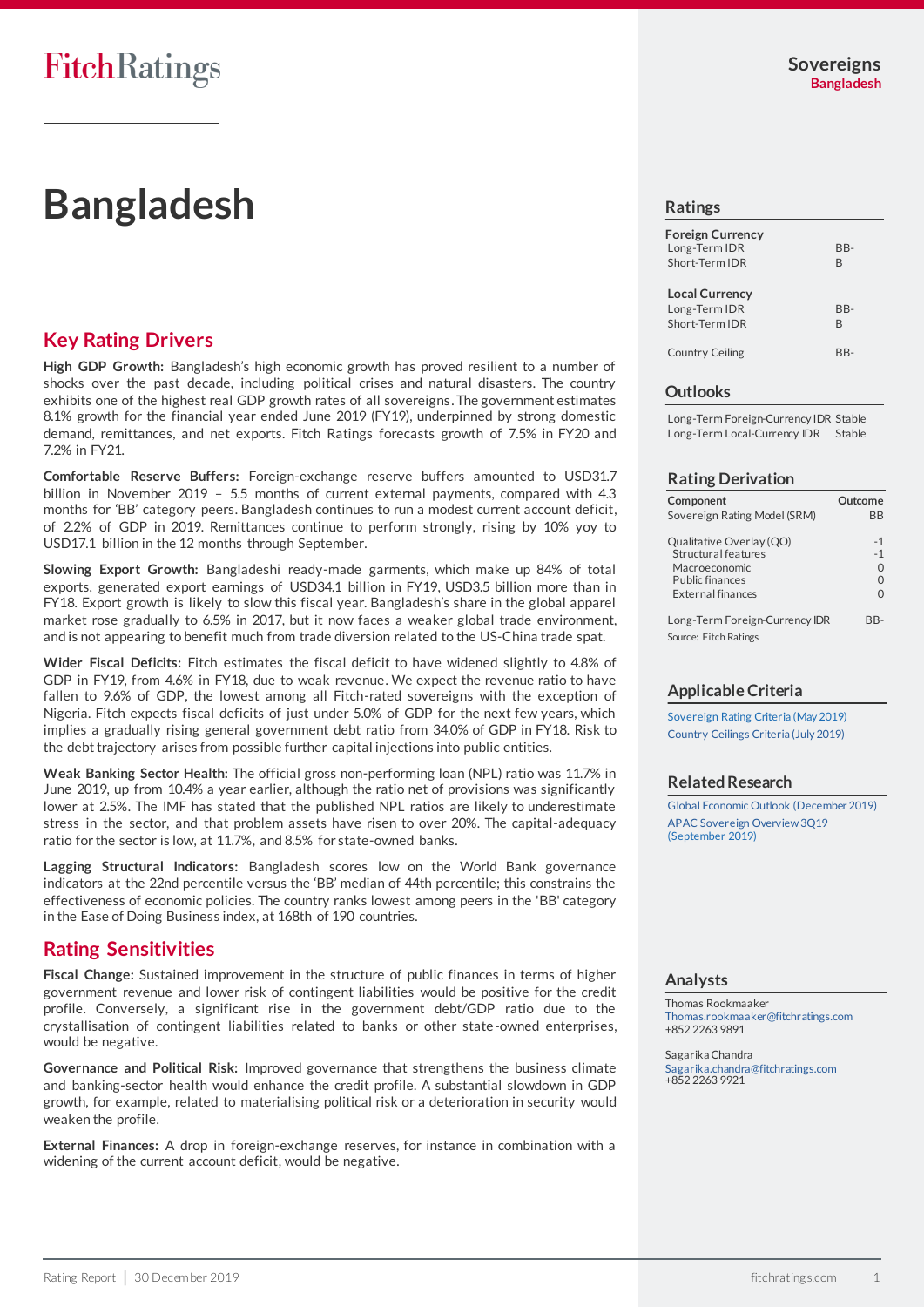FitchRatings

# **Peer Comparison**



-4 -2 0 2 4

-6 2009 2010 2011 2012 2013 2014 2015 2016 2017 2018 2019F 2020F 2021F

**General Government Debt** % of GDP



**General Government Balance** % of GDP



Bangladesh Median (BB)

**International Liquidity Ratio, 2019F**



Median (B) Bolivia (BB-)

0 200 400 600 800 Median (B)



Note: Medians based on data for sovereigns in the respective rating category at the end of each year. Latest ratings are used for the current year and forecast period. Source: Fitch Ratings

## **Financial Data**

| <b>Bangladesh</b>                      |         |
|----------------------------------------|---------|
| (USDbn)                                | 2019    |
| GDP                                    | 320.0   |
| GDP per head (USD, 000)                | 1.9     |
| Population (million)                   | 168.2   |
| International reserves                 | 32.5    |
| Net external debt (%GDP)               | 8.5     |
| Central government total debt<br>(%    | 35.2    |
| CG foreign-currency debt               | 41.7    |
| CG domestically issued debt<br>(BDTbn) | 5,370.7 |
|                                        |         |

Source: Fitch Ratings

Median (BB)

Dominican Republic (BB-)

%

Bangladesh (BB-)

Vietnam (BB) Bolivia (BB-)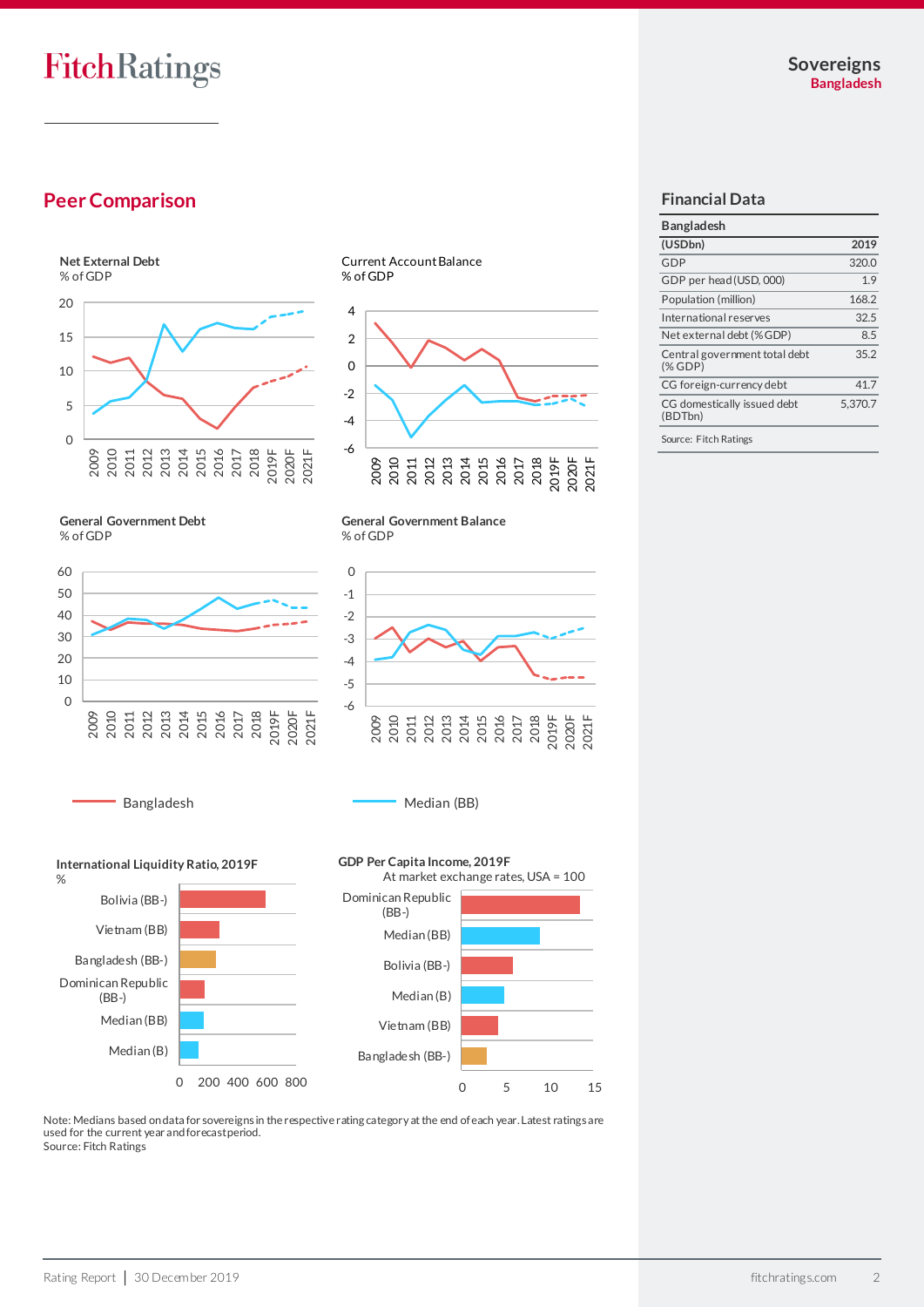# **Rating Factors**

#### **Summary: Strengths and Weaknesses**

| <b>Rating factor</b>            | Structural features Macroeconomic |         | <b>Public finances</b> | <b>External finances</b> |
|---------------------------------|-----------------------------------|---------|------------------------|--------------------------|
| Status                          | Weakness                          | Neutral | Neutral                | Neutral                  |
| Trend                           | Stable                            | Stable  | Negative               | Stable                   |
| Note: Relative to 'RR' category |                                   |         |                        |                          |

Note: Relative to 'BB' category Source: Fitch Ratings

#### **Strengths**

- Official foreign-exchange reserve levels compare favourably with that of peers.
- Real GDP growth is strong and stable. Growth has proved resilient to a number of severe shocks, including political crises and natural disasters.
- Bangladesh enjoys a demographic dividend from a large and young population and low wage structure that have generated large and resilient remittances and facilitated exports of ready-made garments.
- The country has a good external-debt repayment record in the recent past, which stands out from its 'BB' peers. Indeed, public debt was below the threshold for multilateral debt relief initiatives in the 2000s.

#### **Weaknesses**

- Banking sector's balance sheets and governance are weak, illustrated by high-profile scandals in recent years. The central bank has taken measures to improve governance of the banking sector, including appointing observers on bank boards.
- Bangladesh scores weaker than peers for governance and business environment indicators. It ranks 149 out of 180 countries in the corruption perception index of Transparency International. There is a large infrastructure gap.
- Political risk is relatively high. Bangladesh ranks in the 14th percentile on the World Bank indicator for political stability and absence of violence and terrorism, lower than that of virtually all its peers – and a deterioration from the 17th percentile four years ago.
- Bangladesh is lagging on structural indicators, such as per capita GDP and its ranking for the UN's Human Development Index. Nonetheless, major improvements have taken place in the past decade on a number of social metrics.

#### **Local-Currency Rating**

Bangladesh's Long-Term Local-Currency IDR is aligned with its Foreign-Currency IDR at 'BB-'. Its credit profile does not feature either of two key factors that could support upward notching of the Local-Currency IDR – strong public finance relative to external finance fundamentals, and preferential treatment of local-currency creditors relative to foreign-currency creditors.

## **Country Ceiling**

Fitch assesses Bangladesh's Country Ceiling, which captures transfer and convertibility risk, to be aligned with its Foreign-Currency Long-Term IDR at 'BB-'. The taka is convertible for current-account transactions, but capital account restrictions are in place.

#### **Peer Group**

| Rating    | Country            |
|-----------|--------------------|
| <b>BB</b> | Georgia            |
|           | Guatemala          |
|           |                    |
|           | Namibia            |
|           | Seychelles         |
|           | Vietnam            |
|           |                    |
| $BB -$    | <b>Bangladesh</b>  |
|           | Armenia            |
|           | <b>Bahrain</b>     |
|           | <b>Brazil</b>      |
|           | Dominican Republic |
|           | Greece             |
|           | Jordan             |
|           | Turkey             |
|           | Uzbekistan         |
|           |                    |
| $B+$      | <b>Bolivia</b>     |
|           | Costa Rica         |
|           | Cote d'Ivoire      |
|           | Egypt              |
|           | Jamaica            |
|           | Kenya              |
|           | Maldives           |
|           | Nigeria            |
|           | Rwanda             |
|           | Tunisia            |
|           | Uganda             |
|           |                    |

## **Rating History**

|                 | Long-Term | Long-Term |
|-----------------|-----------|-----------|
|                 | Foreign   | Local     |
| Date            | Currency  | Currency  |
| 29 Aug 2014 BB- |           | $BB-$     |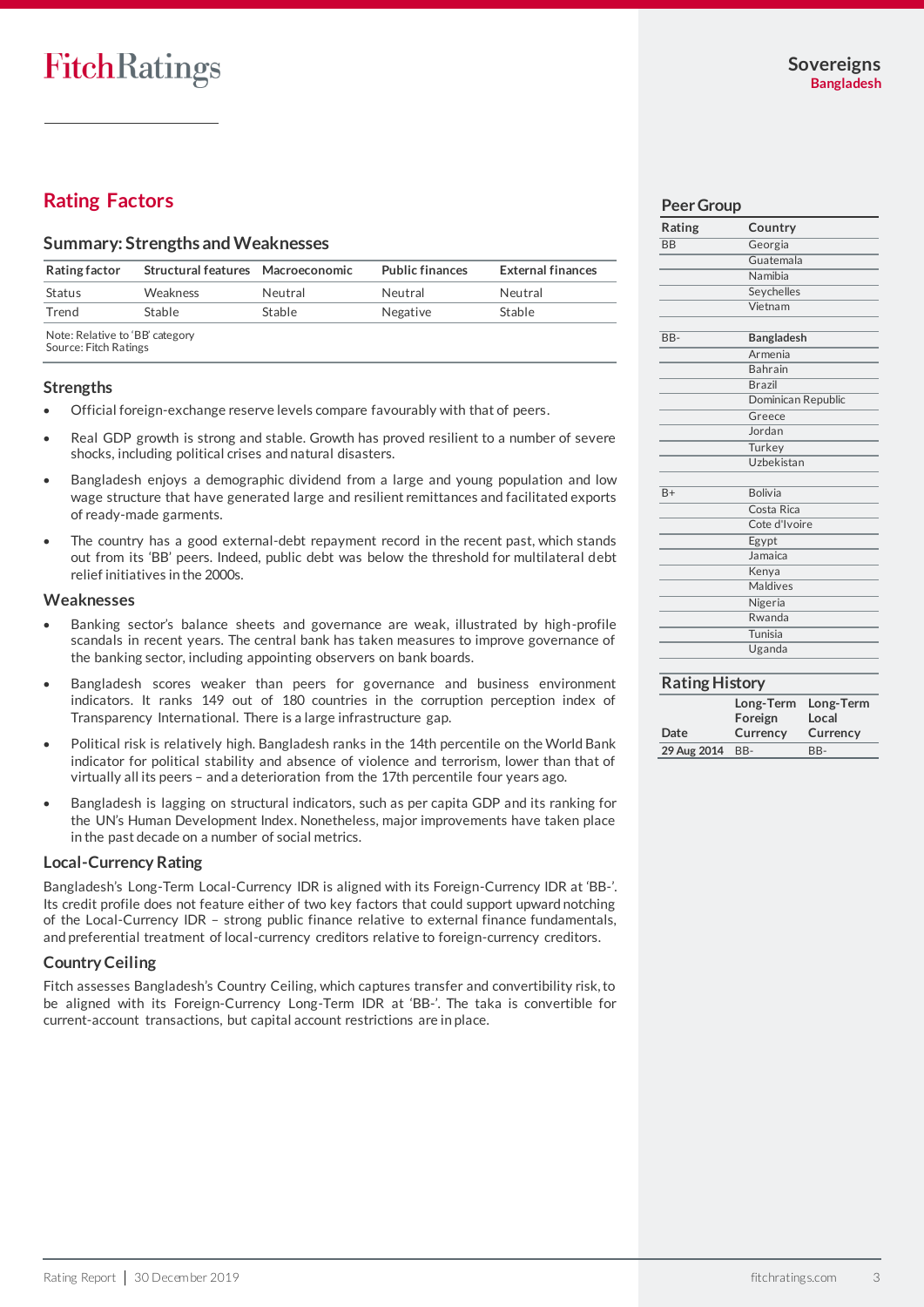# **Strengths and Weaknesses: Comparative Analysis**

|                                                        |                           |                                  |                          |                          |                          | Dominican                 |
|--------------------------------------------------------|---------------------------|----------------------------------|--------------------------|--------------------------|--------------------------|---------------------------|
| 2019                                                   | <b>Bangladesh</b><br>BB-  | <b>BB</b><br>median <sup>a</sup> | в<br>median <sup>a</sup> | Vietnam<br><b>BB</b>     | <b>Bolivia</b><br>BB-    | Republic<br>BB-           |
| <b>Structural features</b>                             |                           |                                  |                          |                          |                          |                           |
| GDP per capita (USD, mkt exchange rates)               | 1,903                     | 5.847                            | 3.470                    | 2.744                    | 3.726                    | 8,713                     |
| GNI per capita (PPP, USD, latest)                      | 4.560                     | 13,910                           | 8,375                    | 7.030                    | 7.330                    | 16,960                    |
| GDP (USDbn)                                            | 320.0                     |                                  |                          | 268.0                    | 42.5                     | 90.0                      |
| Human development index (percentile, latest)           | 28.1                      | 50.8                             | 36.8                     | 38.2                     | 37.7                     | 50.5                      |
| Governance indicator (percentile, latest) <sup>b</sup> | 21.2                      | 43.9                             | 38.2                     | 40.9                     | 29.4                     | 42.0                      |
| Broad money (% GDP)                                    | 45.1                      | 47.8                             | 37.5                     | 160.5                    | 73.6                     | 33.0                      |
| Default record (year cured) <sup>c</sup>               |                           |                                  |                          | 1998                     | 2006                     | 2005                      |
| Ease of doing business (percentile, latest)            | 11.7                      | 52.2                             | 38.7                     | 64.1                     | 18.0                     | 46.6                      |
| Trade openness (avg. of CXR + CXP % GDP)               | 21.0                      | 46.5                             | 40.2                     | 109.6                    | 31.1                     | 32.5                      |
| Gross domestic savings (% GDP)                         | 22.8                      | 17.9                             | 15.6                     | 24.6                     | 14.3                     | 20.6                      |
| Gross domestic investment (% GDP)                      | 31.2                      | 21.8                             | 23.0                     | 20.9                     | 20.6                     | 25.7                      |
| Private credit (% GDP)                                 | 37.4                      | 37.3                             | 25.1                     | 135.2                    | 62.2                     | 23.9                      |
| Bank systemic risk indicators <sup>d</sup>             | n.a./1                    |                                  |                          | b/2                      | b/1                      | b/1                       |
| Bank system capital ratio (% assets)                   | 11.7                      | 15.7                             | 15.6                     | 12.1                     |                          |                           |
| Foreign bank ownership (% assets)                      | 5.0                       | 35.2                             | 36.4                     | $\overline{a}$           | 12.0                     |                           |
| Public bank ownership (% assets)                       | 30.0                      | 16.5                             | 18.8                     |                          |                          |                           |
| Macroeconomic performance and policies                 |                           |                                  |                          |                          |                          |                           |
| Real GDP (5yr average % change)                        | 7.4                       | 4.2                              | 4.6                      | 6.7                      | 4.2                      | 6.0                       |
| Volatility of GDP (10yr rolling SD)                    | 0.8                       | 2.5                              | 2.7                      | 0.6                      | 0.9                      | 1.9                       |
| Consumer prices (5yr average)                          | 5.8                       | 5.6                              | 7.7                      | 2.9                      | 2.9                      | 2.8                       |
| Volatility of CPI (10yr rolling SD)                    | 1.3                       | 3.3                              | 4.4                      | 5.1                      | 2.4                      | 2.2                       |
| Unemployment rate (%)                                  | 4.3                       | 9.0                              | 9.0                      | 2.2                      | 4.1                      | 6.0                       |
| Type of exchange rate regime                           | Crawl-like<br>arrangement |                                  |                          | Stablised<br>arrangement | Stablised<br>arrangement | Crawl-like<br>arrangement |
| Dollarisation ratio (% of bank deposits)               | 1.8                       | 39.8                             | 32.7                     | 12.2                     |                          |                           |
| REER volatility (10yr rolling SD)                      | 6.0                       | 6.2                              | 6.5                      | 5.8                      | 5.4                      | 1.9                       |
| Source: Fitch Ratings                                  |                           |                                  |                          |                          |                          |                           |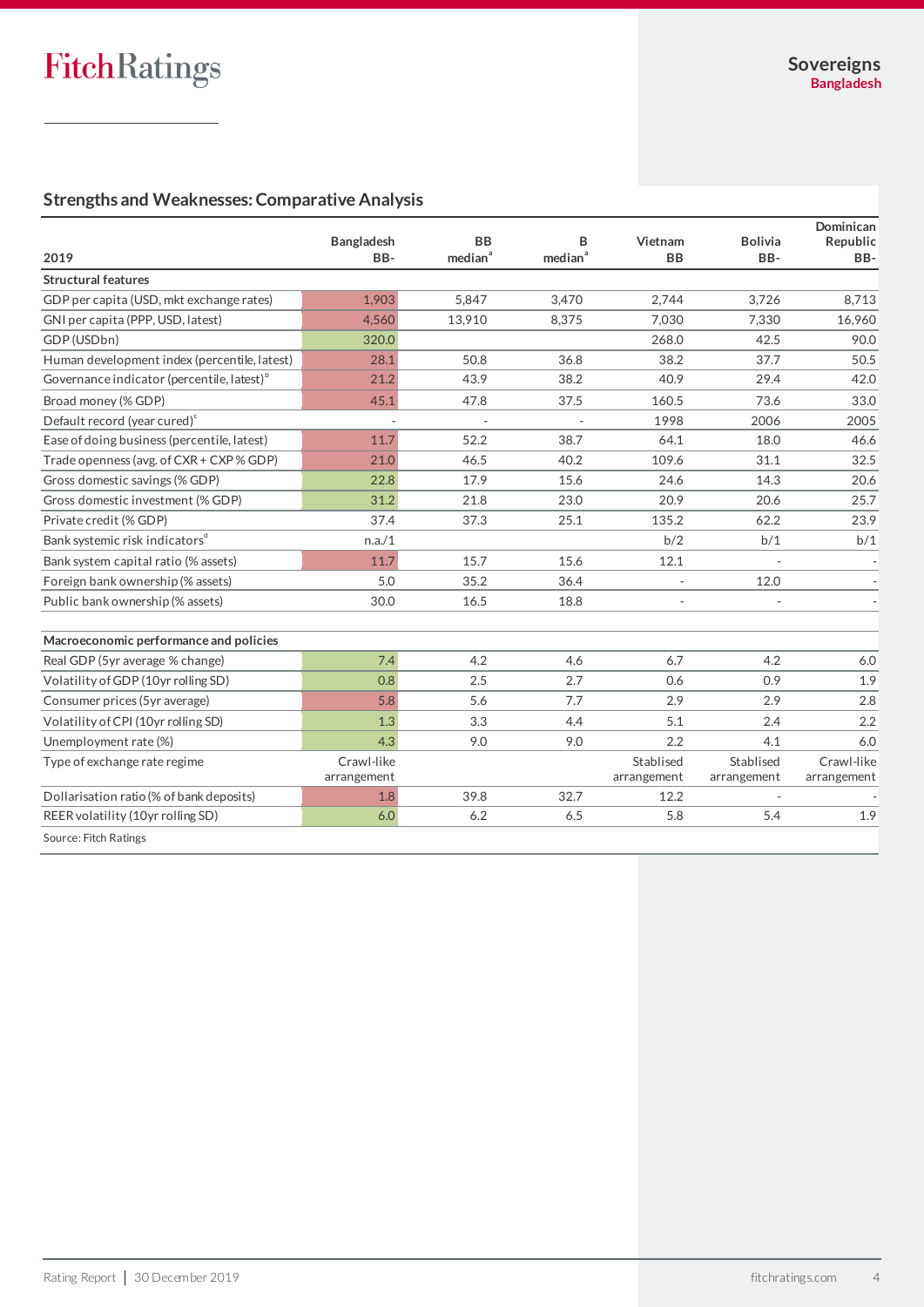## **Strengths and Weaknesses: Comparative Analysis (Cont.)**

|                                             | <b>Bangladesh<sup>8</sup></b> | <b>BB</b>           | B                   | Vietnam   | <b>Bolivia</b> | Dominican<br>Republic |
|---------------------------------------------|-------------------------------|---------------------|---------------------|-----------|----------------|-----------------------|
| 2019                                        | BB-                           | median <sup>a</sup> | median <sup>a</sup> | <b>BB</b> | BB-            | BB-                   |
| Public finances <sup>e</sup>                |                               |                     |                     |           |                |                       |
| Budget balance (% GDP)                      | $-4.8$                        | $-2.7$              | $-3.7$              | $-3.8$    | $-6.5$         | $-3.2$                |
| Primary balance (% GDP)                     | $-3.1$                        | $-0.6$              | $-1.3$              | $-1.9$    | $-5.5$         | $-0.8$                |
| Gross debt (% revenue)                      | 366.9                         | 155.6               | 213.6               | 203.2     | 148.1          | 275.2                 |
| Gross debt (% GDP)                          | 35.2                          | 39.0                | 49.7                | 48.1      | 40.6           | 39.2                  |
| Net debt (% GDP)                            | 31.2                          | 32.9                | 42.2                | 40.6      | 33.1           | 37.4                  |
| Foreign currency debt (% total debt)        | 37.1                          | 60.7                | 67.4                | 38.8      | 57.5           | 66.9                  |
| Interest payments (% revenue)               | 17.6                          | 9.2                 | 8.6                 | 7.8       | 3.4            | 17.1                  |
| Revenues and grants (% GDP)                 | 9.6                           | 25.0                | 23.4                | 23.7      | 27.4           | 14.3                  |
| Volatility of revenues/GDP ratio            | 6.7                           | 6.2                 | 8.8                 | 6.3       | 13.6           | 3.6                   |
| Central govt. debt maturities (% GDP)       | 0.5                           | 5.0                 | 5.7                 | 5.1       | 1.7            | 2.8                   |
|                                             |                               |                     |                     |           |                |                       |
| <b>External finances</b>                    |                               |                     |                     |           |                |                       |
| Current account balance + net FDI (% GDP)   | $-1.1$                        | 0.8                 | $-1.4$              | 8.6       | $-5.3$         | 0.3                   |
| Current account balance (% GDP)             | $-2.2$                        | $-2.7$              | $-4.4$              | 4.0       | $-6.1$         | $-2.8$                |
| Net external debt (% GDP)                   | 8.5                           | 9.6                 | 17.6                | $-0.3$    | $-4.5$         | 16.9                  |
| Gross external debt (% CXR)                 | 112.6                         | 114.0               | 141.4               | 37.5      | 107.1          | 129.1                 |
| Gross sovereign external debt (% GXD)       | 62.2                          | 47.2                | 61.1                | 49.6      | 80.1           | 70.8                  |
| Sovereign net foreign assets (% GDP)        | $-3.8$                        | $-2.5$              | $-14.4$             | 3.7       | $-7.3$         | $-21.3$               |
| Ext. interest service ratio (% CXR)         | 1.5                           | 3.9                 | 3.8                 | 1.0       | 3.2            | 5.9                   |
| Ext. debt service ratio (% CXR)             | 3.6                           | 13.8                | 12.1                | 4.8       | 10.6           | 13.2                  |
| Foreign exchange reserves (months of CXP)   | 5.5                           | 4.3                 | 3.9                 | 2.7       | 5.9            | 3.1                   |
| Liquidity ratio (latest) <sup>†</sup>       | 247.8                         | 150.7               | 161.4               | 275.6     | 589.8          | 169.7                 |
| Share of currency in global reserves (%)    | $\Omega$                      | $\Omega$            | $\Omega$            | $\Omega$  | $\Omega$       | $\Omega$              |
| Commodity export dependence (% CXR, latest) | 2.6                           | 22.5                | 34.2                | 16.0      | 70.3           | 16.8                  |
| Sovereign net foreign currency debt (% GDP) | 2.9                           | 2.2                 | 14.8                | $-5.9$    | 6.7            | 17.6                  |

a Medians based on actual data since 2000 (excl. forecasts) for all sovereign-year observations where the sovereign was in the respective rating category at year-end. Three-year centred averages are used for the more dynamic variables (e.g. current account and fiscal balance)

 $^{\rm b}$  Composite of six World Bank Governance Indicators used in the Sovereign Rating Model: Government Effectiveness; Rule of Law; Control of Corruption; Voice and Accountability; Regulatory Quality; and Political Stability and Absence of Violence<br><sup>c</sup> Bangladesh has not restructured any loans through the Paris Club

dBank systemic indicator, which equates to a weighted average Viability Rating; and macro prudential indicator, with 1 'low' systemic risk through to 3 'high' <sup>e</sup>General government unless stated

 $^{\mathsf{f}}$  Ratio of liquid external assets, defined as the stock of official FX reserves including gold at the end of the previous calendar year plus banks' liquid external assets, to liquid external liabilities, defined as scheduled external debt service in the current year, plus the stock of short-term external debt and all non-resident holdings of marketable mediumand long-term local-currency debt at the end of the previous calendar year

 $^{\rm g}$  For Bangladesh, the macroeconomic performance and public finance data relate to fiscal years, while structural features and external finances relate to calendar years Note: Acronyms used: Consumer Price Inflation (CPI), Gross Domestic Product (GDP), Current External Receipts (CXR), Current External Payments (CXP), Gross National Income (GNI), Purchasing Power Parity (PPP), Standard Deviation (SD), Foreign Direct Investment (FDI)

Source: Fitch Ratings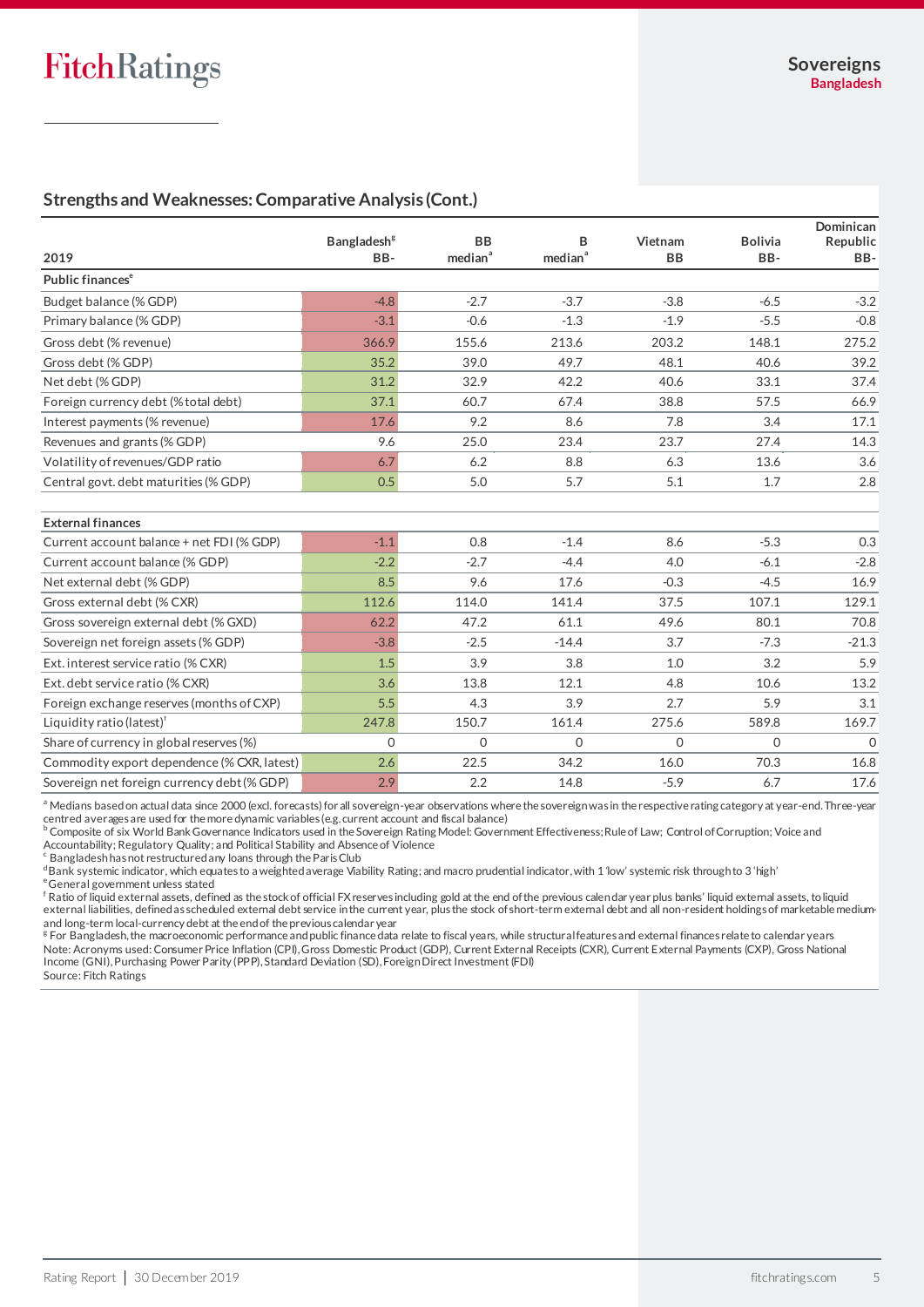# **Key Credit Developments**

#### **GDP GrowthOutlook Weaker, but StillStrong**

Fitch forecasts GDP growth to remain above 7% in the next few years, higher than that of most peers. External demand for Bangladeshi exports is likely to continue falling, however, as elsewhere. Growth was underpinned in FY18 by strong domestic demand and net exports. Public-sector investment grew by 10% as a result of several mega infrastructure projects. Private consumption, accounting for 70% of GDP, grew strongly on the back of solid remittances and wage growth.

Foreign-reserve buffers remain comfortable, supported by prolonged strong earnings from both exports and remittances. Bangladeshi ready-made garments generated export revenue of USD34.1 billion in FY19, up by 11% from FY18. Export growth has been decelerating in recent months, a trend we expect to continue during the rest of FY20. Bangladesh is facing a weaker global trade environment, and so far does not seem to have benefitted from trade diversion associated with the US-China trade dispute.A relatively stable exchange rate against the US dollar has resulted in real effective exchange-rate appreciation. The loss of competitiveness has been partially offset by subsidies for the ready-made garments exporters.

Credit growth to the private sector slowed to 11.3% in FY19 from 16.9% a year prior, as deposit growth was low due to a government directive to cap deposit rates at 6%. Bangladesh Bank has indicated in its latest half-yearly Monetary Policy Statement to "cautiously accommodate monetary and credit expansion needs" in line with the targets of GDP growth of 8.2% and an inflation ceiling of 5.5%.

#### **Changes in the Way the Government Deficit Is Financed**

The government has managed to keep its deficits below the recurring annual fiscal deficit target of 5.0% for a number of years. Fitch estimates a fiscal deficit of 4.7% in FY20, broadly unchanged from FY19. The FY20 budget aims to reduce the use of national savings certificates at double-digit interest rates and increase domestic bank borrowing. This will bring down the government's average effective interest rate, but may also crowd out private-sector borrowing.

Bangladesh is still dependent on foreign assistance, receiving USD6.3 billion (2.2% of GDP) in FY18, half of which was related to the transport and power sectors. Eligibility for foreign assistance will decline once the country graduates from the Least Developed Countries list of the United Nations, expected in 2024. Bangladesh reached lower-middle-income status in 2015, according to the World Bank.

Total debt-servicing liabilities of state-owned enterprises (SOEs) stood at BDT2.15 trillion (8.5% of GDP) at end-December 2018, of which 45% was owed by the Bangladesh Power Development Board (BPDB). The authorities estimate net losses of SOEs in FY19 at BDT43 billion (0.2% of GDP), with the largest loss attributed to BPDB (BDT100 billion) and the largest profit to Bangladesh Petroleum Corporation (BDT19 billion). Total grants and subsidies by the government to the SOEs in FY19 are estimated at BDT14 billion, while the SOEs paid BDT11 billion in dividends to the exchequer.

#### **Public Investment Strong, but Private Investment Constrained**

The government is focused on upgrading physical and social infrastructure, given a large infrastructure deficit. This should support GDP growth in the medium term. Traffic in Dhaka alone is estimated to result in 5 million lost working hours, costing around BDT370 billion per year (1.5% of GDP), according to a recent study by the Bangladesh University of Engineering and Technology. The average speed of public transport in the city reportedly dropped to 5km per hour.



Source: Fitch Ratings, CEIC and Bangladesh Bank

## **Export Growth**



#### **Remittance Inflows** Monthly data

 $0.0$  $0.4$ 0.8 1.2 1.6 2.0 Jan 16 Jul 16 Jan 17  $\equiv$ Jan 18  $\overline{a}$ Jan 19 Jul 19 Remittances - Middle East **Remittances - other** Source: Fitch Ratings, CEIC and Bangladesh (USDbn)

#### **Overseas Workers** Monthly emigration

(People x1000)

Bank

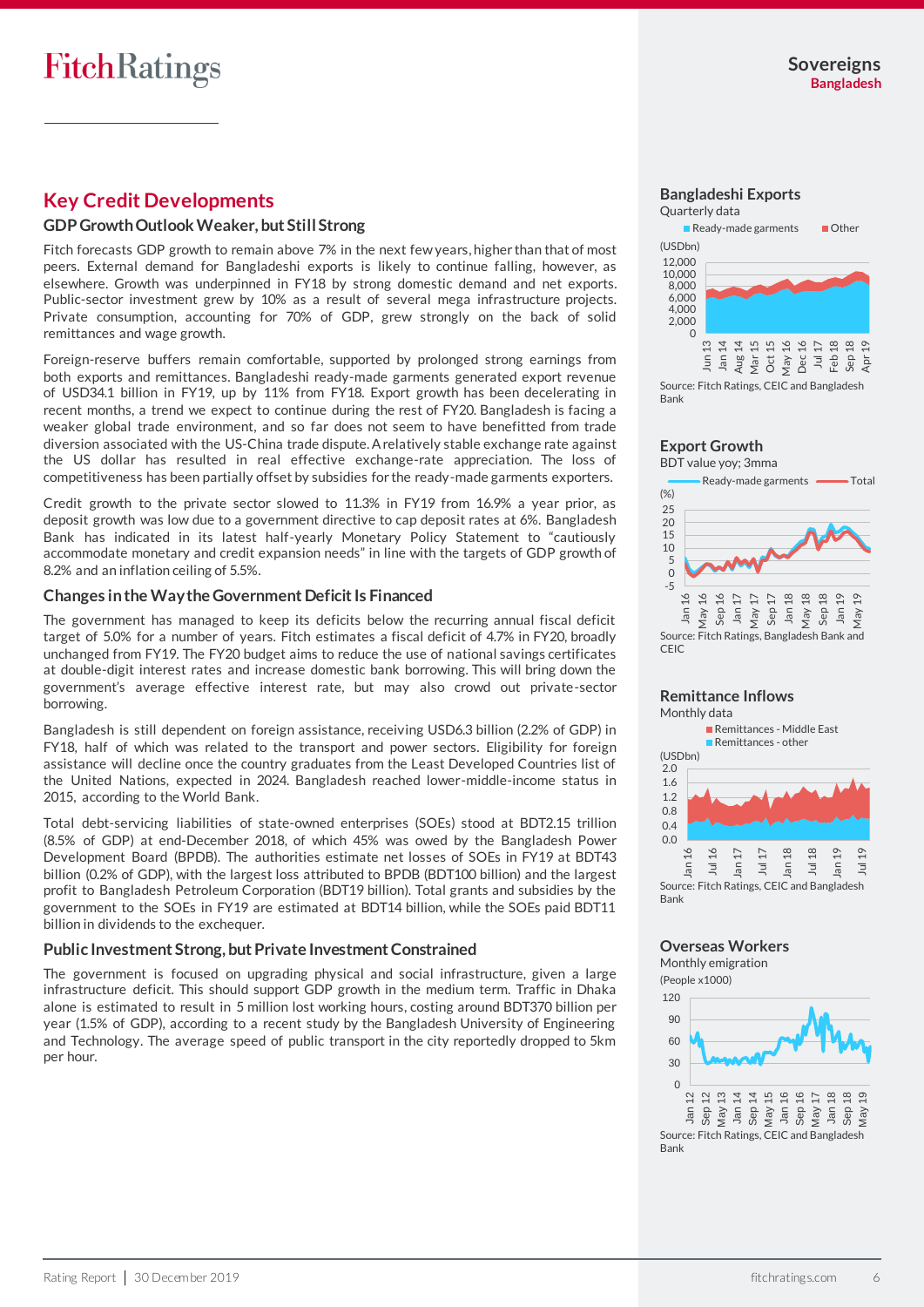# **FitchRatings**

Public investment is concentrated in the power, roads, ports development and education sectors. Some progress has been made in improving efficiency, for example in powergeneration capacity, which has roughly doubled in the past six years. Prominent projects include the Padma Multi-purpose Bridge, connecting south-eastern parts of the country to Dhaka, and part of China's Belt and Road Initiative, as well as an over-ground metro project in Dhaka and a few power projects, including a USD13.4 billion (4.5% GDP) nuclear power plant which is in the preliminary stages of being built by Russia.

Bangladeshi companies are very successful in selling garments to foreign buyers, but the investment climate for multinationals is generally considered challenging relative to peers, as illustrated by the World Bank's Ease of Doing Business indicators. Areas of particular note include weak enforcement of contracts (189<sup>th</sup> out of 190 countries), poor access to electricity (176<sup>th</sup>), difficulty in registering property (184<sup>th</sup>), and trading across borders (176<sup>th</sup>). The average applied most-favoured-nation tariff in Bangladesh was 14.0% in 2018, the highest in Asia-Pacific (APAC) after India (17.1) and the ninth-highest globally, according to WTO data.

#### **Banking Sector Health Compromised by Weak Governance Standards**

Gross NPLs in state-owned commercial banks went up to 31.6% in June 2019 from 28.2% a year prior (11.7% for the entire sector, up from 10.4%). According to the World Bank, there are concerns that the reported NPLs are underestimated – considering significant underprovisioning, regulatory forbearance and legal loopholes. The capital adequacy ratio (CAR) is low at 11.7% for the sector as a whole and 8.5% for the state-owned commercial banks, while the latter went up from 2.0% a year earlier following changes in loan classification and writeoff rules.

High NPLs have their origin in generally weak banking-sector governance. These are demonstrated by financial fraud, lacking due diligence, political influence in loan disbursement, lax efforts to recover loans, and failure to undertake effective measures against loan defaulters, according to the World Bank. Governance standards in public-sector banks are notorious since big loan scams involving BASIC Bank in 2014 and Sonali Bank in 2012. Bangladesh Bank had reportedly found anomalies in BASIC Bank of BDT45 billion in 2014, while Sonali Bank had reportedly provided loans in an irregular way in 2012 for BDT36.5 billion that involved fictitious Letters of Credit counterparts.

Governance standards are also weak among nine private-sector banks that obtained licences in 2012. For example, the chairman and managing director of a relatively new bank, Farmers Bank, were forced by the central bank to step down in 2018 after the bank was no longer in a positon to repay depositors. The bank has been renamed Padma Bank, and has been supported with capital from state-owned commercial banks, risking moral hazard.

## **Lower Immediate Political Uncertainty, but Polarisation Remains**

The security situation in Bangladesh seems to have improved significantly over recent years and no longer seems to deter foreign visitors, even though recurrence of security incidents and political turmoil cannot be ruled out. Political uncertainty has also decreased after the elections in December 2018 and Prime Minister Sheikh Hasina and her Awami League government remained in power. However, Bangladesh has a recent history of strong political polarisation, and political violence and blockades could resurface. The main opposition leader, Khaleda Zia (Bangladesh Nationalist Party), had been sentenced to a five-year prison term in February 2018 in a graft case, and was unable to run in the elections.

Controversies surrounding parliamentary elections in 2014 and boycotts by the main opposition party instigated political violence. Economic activities were also disrupted after protests to mark the first anniversary of the incident also turned violent, as non-stop blockades and general strikes led to blocked roads and closed schools in parts of central Dhaka. However, the economy generally proved resilient to these shocks, and garment exports still found their way to global markets.

# **Foreign Exchange**



#### **Competitiveness Indicators**  Percentile rank



# **Gross NPLs**



## **Governance Indicators**

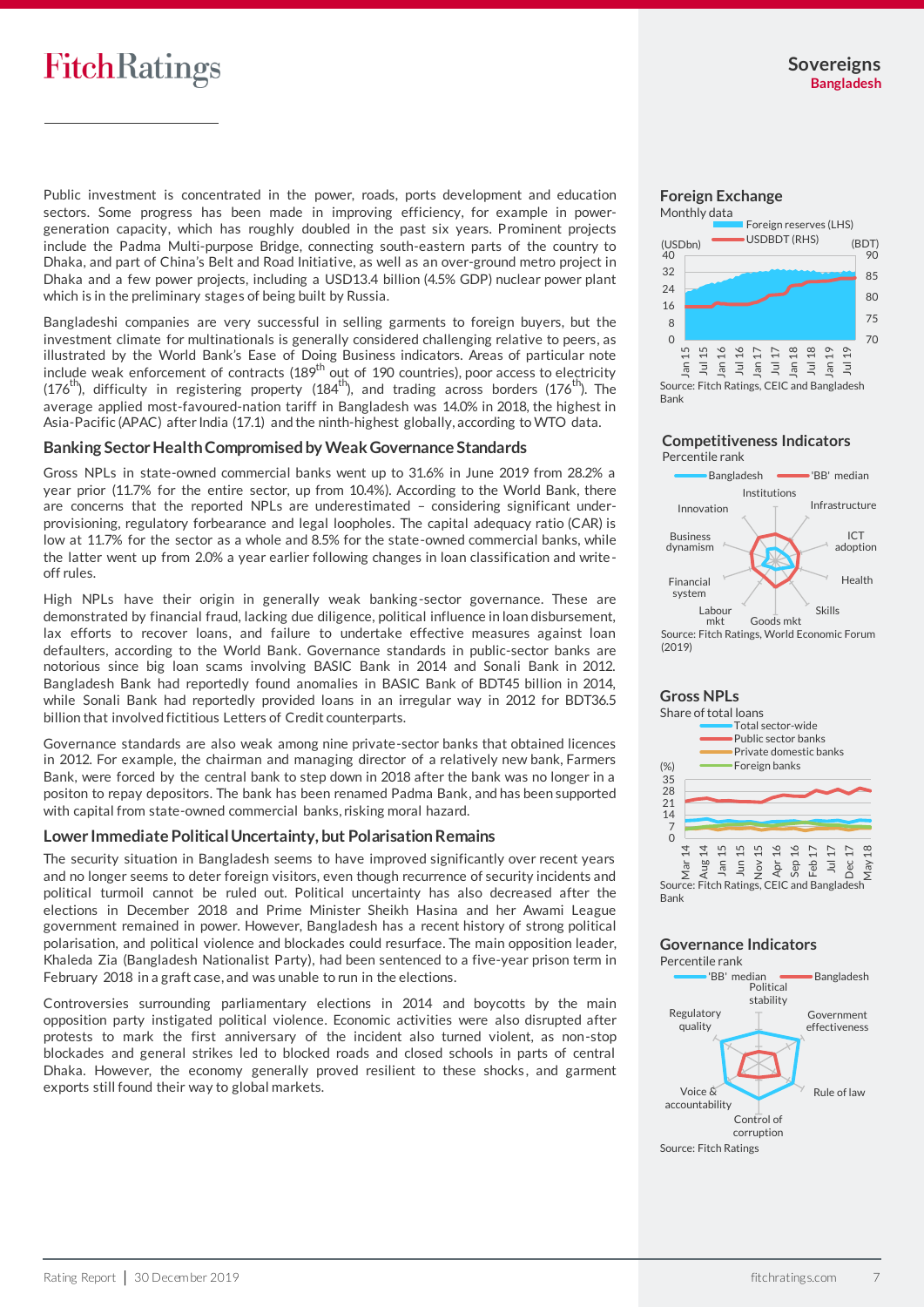# **Public Debt Dynamics**

Fitch expects general government debt to gradually rise, assuming that the government will continue to have fiscal deficits of close to 5% of GDP. The debt level should cross the 2019 'BB' median in 2024 and reach 42.2% of GDP by 2028. If the government decides to return to the average fiscal deficit of 3.5% in the five years through 2017, government debt would fall to around 30% of GDP by 2028.

## **Debt Dynamics: Fitch's Baseline Assumptions (Fiscal Years)**

| 2018   | 2019   | 2020   | 2021   | 2022   | 2023   | 2028   |
|--------|--------|--------|--------|--------|--------|--------|
| 34.0   | 35.2   | 36.3   | 37.3   | 38.0   | 38.7   | 42.2   |
| $-3.0$ | $-3.1$ | $-3.0$ | $-2.9$ | $-3.0$ | $-3.0$ | $-3.0$ |
| 7.9    | 8.1    | 7.5    | 72     | 7.0    | 6.8    | 6.5    |
| 5.8    | 5.8    | 5.9    | 5.9    | 5.9    | 5.9    | 6.0    |
| 83.47  | 84.45  | 86.28  | 88.86  | 90.18  | 90.18  | 90.18  |
| 5.6    | 4.2    | 5.2    | 5.5    | 5.5    | 5.5    | 5.5    |
|        |        |        |        |        |        |        |

## Source: Fitch Ratings

#### **Sensitivity Analysis**





Source: Fitch Ratings, debt dynamics model

## **Debt Sensitivity Analysis: Fitch's Scenario Assumptions**

| Growth                | GDP growth 2.5 pp lower                                     |
|-----------------------|-------------------------------------------------------------|
| Interest rate         | Marginal interest rate 250bp higher                         |
| Fiscal                | Stable primary balance deficit of 1.5% of GDP starting 2019 |
| Exchange rate         | 25% devaluation at end-2019                                 |
| Source: Fitch Ratings |                                                             |

Fitch uses stylised projections for a sovereign's gross general government debt/GDP ratio to illustrate the sustainability of its debt burden and its sensitivity to economic growth, the cost of borrowing, fiscal policy and the exchange rate.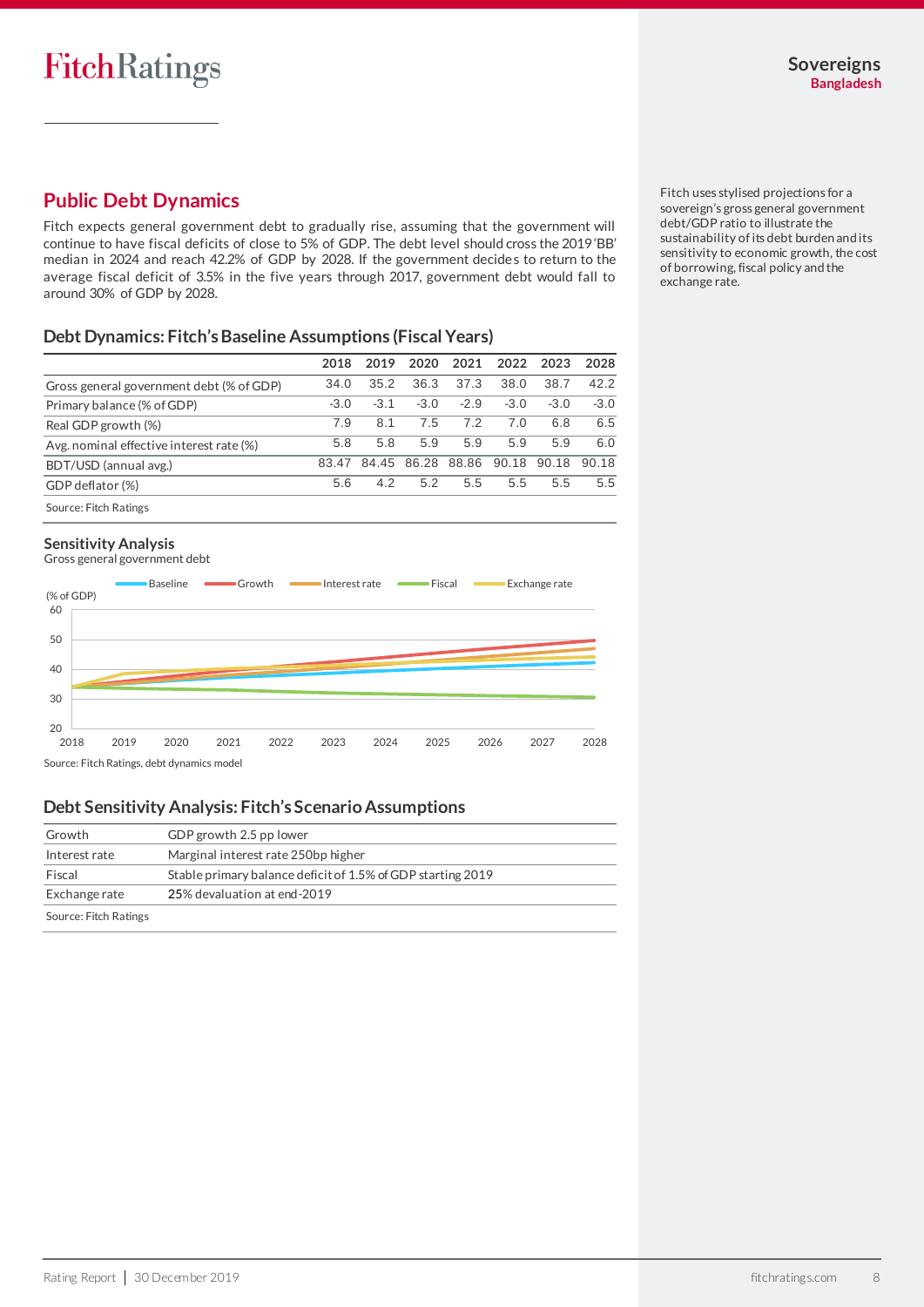## **Forecast Summary**

|                                                                            | 2015   | 2016   | 2017   | 2018   | 2019f  | 2020f  | 2021f  |
|----------------------------------------------------------------------------|--------|--------|--------|--------|--------|--------|--------|
| Macroeconomic indicators and policy <sup>a</sup>                           |        |        |        |        |        |        |        |
| Real GDP growth (%)                                                        | 6.6    | 7.1    | 7.3    | 7.9    | 8.1    | 7.5    | 7.2    |
| Unemployment (%)                                                           | 4.4    | 4.4    | 4.4    | 4.3    | 4.3    | 4.4    | 4.5    |
| Consumer prices (annual average % change)                                  | 6.4    | 5.9    | 5.4    | 5.8    | 5.5    | 5.5    | 5.5    |
| Short-term interest rate (bank policy annual avg) (%)                      | 7.3    | 7.0    | 6.8    | 6.4    | 6.0    | 6.0    | 6.0    |
| General government balance (% of GDP)                                      | $-4.0$ | $-3.4$ | $-3.3$ | $-4.6$ | $-4.8$ | $-4.7$ | $-4.7$ |
| General government debt (% of GDP)                                         | 33.7   | 33.3   | 32.6   | 34.0   | 35.2   | 36.3   | 37.3   |
| BDT per USD (annual average)                                               | 77.95  | 78.47  | 80.44  | 83.47  | 84.45  | 86.28  | 88.86  |
| Real effective exchange rate (2000 = 100)                                  | 120.8  | 127.2  | 126.9  | 126.3  | 128.6  | 129.7  | 129.7  |
| Real private sector credit growth (%)                                      | 6.4    | 10.3   | 9.7    | 10.5   | 5.5    | 5.2    | 5.2    |
| External finance <sup>b</sup>                                              |        |        |        |        |        |        |        |
| Current account balance (% of GDP)                                         | 1.2    | 0.4    | $-2.3$ | $-2.6$ | $-2.2$ | $-2.2$ | $-2.1$ |
| Current account balance plus net FDI (% of GDP)                            | 2.6    | 1.4    | $-1.6$ | $-1.6$ | $-1.1$ | $-1.2$ | $-1.1$ |
| Net external debt (% of GDP)                                               | 3.0    | 1.6    | 4.7    | 7.7    | 8.5    | 9.3    | 10.7   |
| Net external debt (% of CXR)                                               | 12.2   | 7.3    | 23.1   | 36.4   | 42.7   | 49.8   | 56.1   |
| Official international reserves including gold (USDbn)                     | 27.5   | 32.4   | 33.4   | 32.1   | 32.5   | 32.9   | 33.7   |
| Official international reserves (months of CXP cover)                      | 6.8    | 7.6    | 6.8    | 5.7    | 5.5    | 5.3    | 5.2    |
| External interest service (% of CXR)                                       | 0.9    | 0.9    | 1.0    | 1.2    | 1.5    | 1.6    | 1.7    |
| Gross external financing requirement (% int reserves)                      | $-5.2$ | 1.6    | 22.8   | 26.8   | 26.5   | 27.9   | 27.2   |
| Real GDP growth (%)                                                        |        |        |        |        |        |        |        |
| <b>US</b>                                                                  | 2.9    | 1.6    | 2.4    | 2.9    | 2.3    | 1.7    | 1.7    |
| China                                                                      | 6.9    | 6.7    | 6.9    | 6.6    | 6.1    | 5.7    | 5.7    |
| Eurozone                                                                   | 2.1    | 2.0    | 2.4    | 1.9    | 1.1    | 1.1    | 1.2    |
| World                                                                      | 2.9    | 2.6    | 3.4    | 3.2    | 2.6    | 2.5    | 2.7    |
| Oil (USD/barrel)                                                           | 53.0   | 45.1   | 54.9   | 71.6   | 65.0   | 62.5   | 60.0   |
| <sup>a</sup> Fiscal years (2015= FY2014-15)<br><sup>b</sup> Calendar years |        |        |        |        |        |        |        |

Source: Fitch Ratings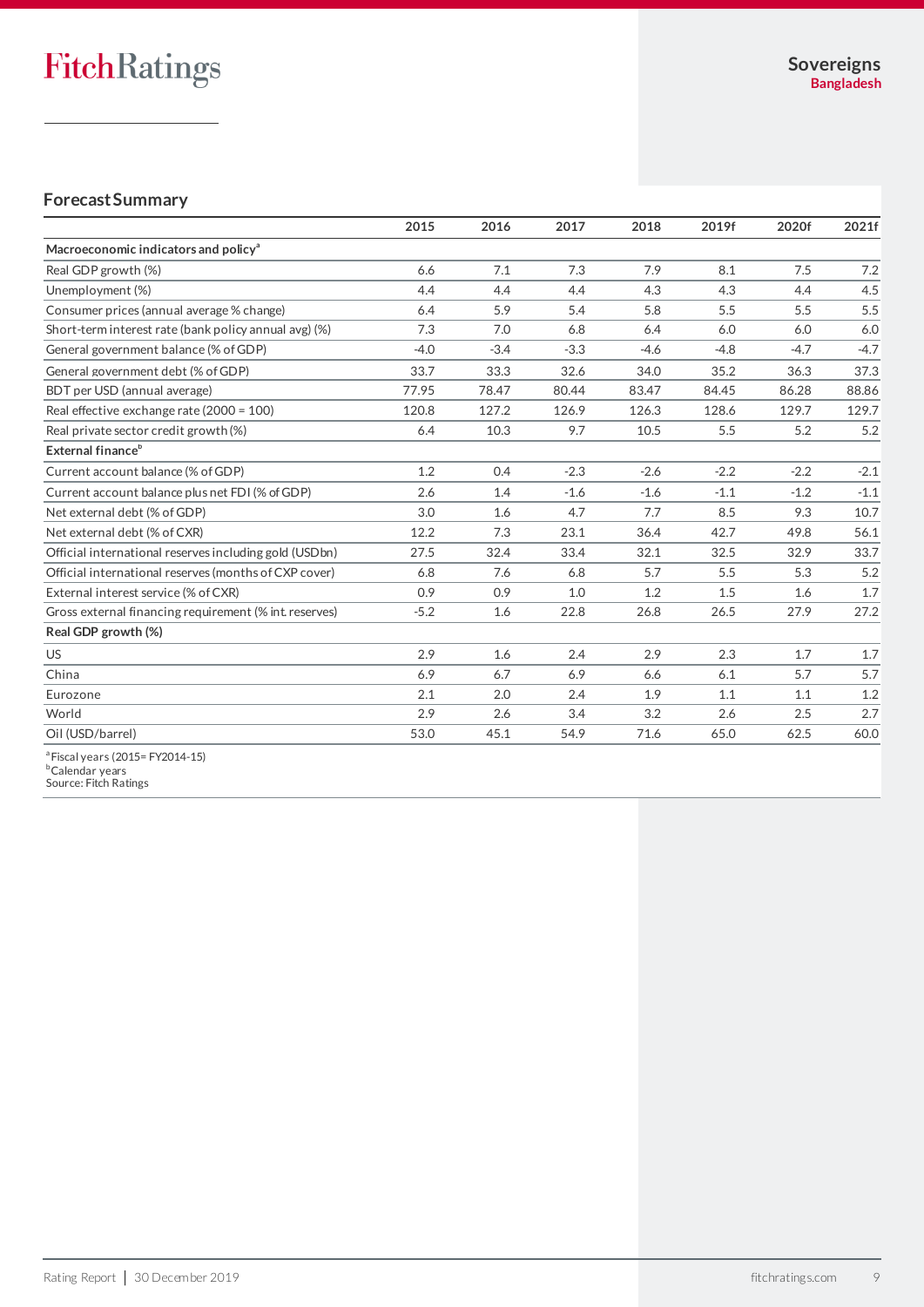# **Fiscal Accounts Summary(Fiscal Years)**

| (% of GDP)                                                          | 2016     | 2017     | 2018     | 2019f    | 2020f    | 2021f    |
|---------------------------------------------------------------------|----------|----------|----------|----------|----------|----------|
| General government                                                  |          |          |          |          |          |          |
| Revenue                                                             | 10.1     | 10.2     | 9.7      | 9.6      | 9.5      | 9.5      |
| Expenditure                                                         | 13.4     | 13.6     | 14.3     | 14.3     | 14.2     | 14.2     |
| O/w interest payments                                               | 1.9      | 1.6      | 1.7      | 1.7      | 1.7      | 1.7      |
| Primary balance                                                     | $-1.5$   | $-1.7$   | $-3.0$   | $-3.1$   | $-3.0$   | $-2.9$   |
| Overall balance                                                     | $-3.4$   | $-3.3$   | $-4.6$   | $-4.8$   | $-4.7$   | $-4.7$   |
|                                                                     |          |          |          |          |          |          |
| General government debt <sup>a</sup>                                | 33.3     | 32.6     | 34.0     | 35.2     | 36.3     | 37.3     |
| % of general government revenue                                     | 330.5    | 319.2    | 351.8    | 366.9    | 381.2    | 391.7    |
| Central government deposits                                         | 4.6      | 4.5      | 4.5      | 4.0      | 3.5      | 3.1      |
| Net general government debt                                         | 28.7     | 28.1     | 29.5     | 31.2     | 32.7     | 34.1     |
| Central government                                                  |          |          |          |          |          |          |
| Revenue                                                             | 10.1     | 10.2     | 9.7      | 9.6      | 9.5      | 9.5      |
| $O/w$ grants                                                        | 0.1      | 0.1      | 0.0      | 0.0      | 0.0      | 0.0      |
| Expenditure and net lending                                         | 13.4     | 13.6     | 14.3     | 14.3     | 14.2     | 14.2     |
| O/w current expenditure and transfers                               | 7.8      | 7.8      | 8.3      | 8.4      | 8.3      | 8.3      |
| - Interest                                                          | 1.9      | 1.6      | 1.7      | 1.7      | 1.7      | 1.7      |
| O/w capital expenditure                                             | 5.6      | 5.7      | 6.0      | 6.0      | 5.9      | 5.9      |
| Current balance                                                     | 2.2      | 2.4      | 1.3      | 1.2      | 1.2      | 1.2      |
| Primary balance                                                     | $-1.5$   | $-1.7$   | $-3.0$   | $-3.1$   | $-3.0$   | $-2.9$   |
| Overall balance                                                     | $-3.4$   | $-3.3$   | -4.6     | $-4.8$   | $-4.7$   | $-4.7$   |
| Central government debt                                             | 33.3     | 32.6     | 34.0     | 35.2     | 36.3     | 37.3     |
| % of central government revenues                                    | 330.5    | 319.2    | 351.8    | 366.9    | 381.2    | 391.7    |
| Central government debt (BDTbn)                                     | 5,775.9  | 6,445.2  | 7,649.0  | 8,917.0  | 10,400.9 | 12,085.0 |
| By residency of holder                                              |          |          |          |          |          |          |
| Domestic                                                            | 3,646.3  | 3,846.3  | 4,477.9  | 5,370.7  | 6,432.9  | 7,642.5  |
| Foreign                                                             | 2,129.6  | 2,598.8  | 3,171.1  | 3,546.3  | 3,968.0  | 4,442.5  |
| By currency denomination                                            |          |          |          |          |          |          |
| Local currency                                                      | 3,646.3  | 3,846.3  | 4,477.9  | 5,370.7  | 6,432.9  | 7,642.5  |
| Foreign currency                                                    | 2,129.6  | 2,598.8  | 3,171.1  | 3,546.3  | 3,968.0  | 4,442.5  |
| In USD equivalent (eop exchange rate)                               | 27.1     | 31.4     | 37.8     | 41.7     | 45.3     | 49.3     |
| Average maturity (years)                                            | 21.5     | 21.5     | 21.5     | 21.5     | 21.5     | 21.5     |
| Memo                                                                |          |          |          |          |          |          |
| Nominal GDP (BDTbn)                                                 | 17,328.6 | 19,758.2 | 22,504.8 | 25,361.8 | 28,681.6 | 32,437.8 |
| Source: Fitch Ratings' estimates and forecasts, Ministry of Finance |          |          |          |          |          |          |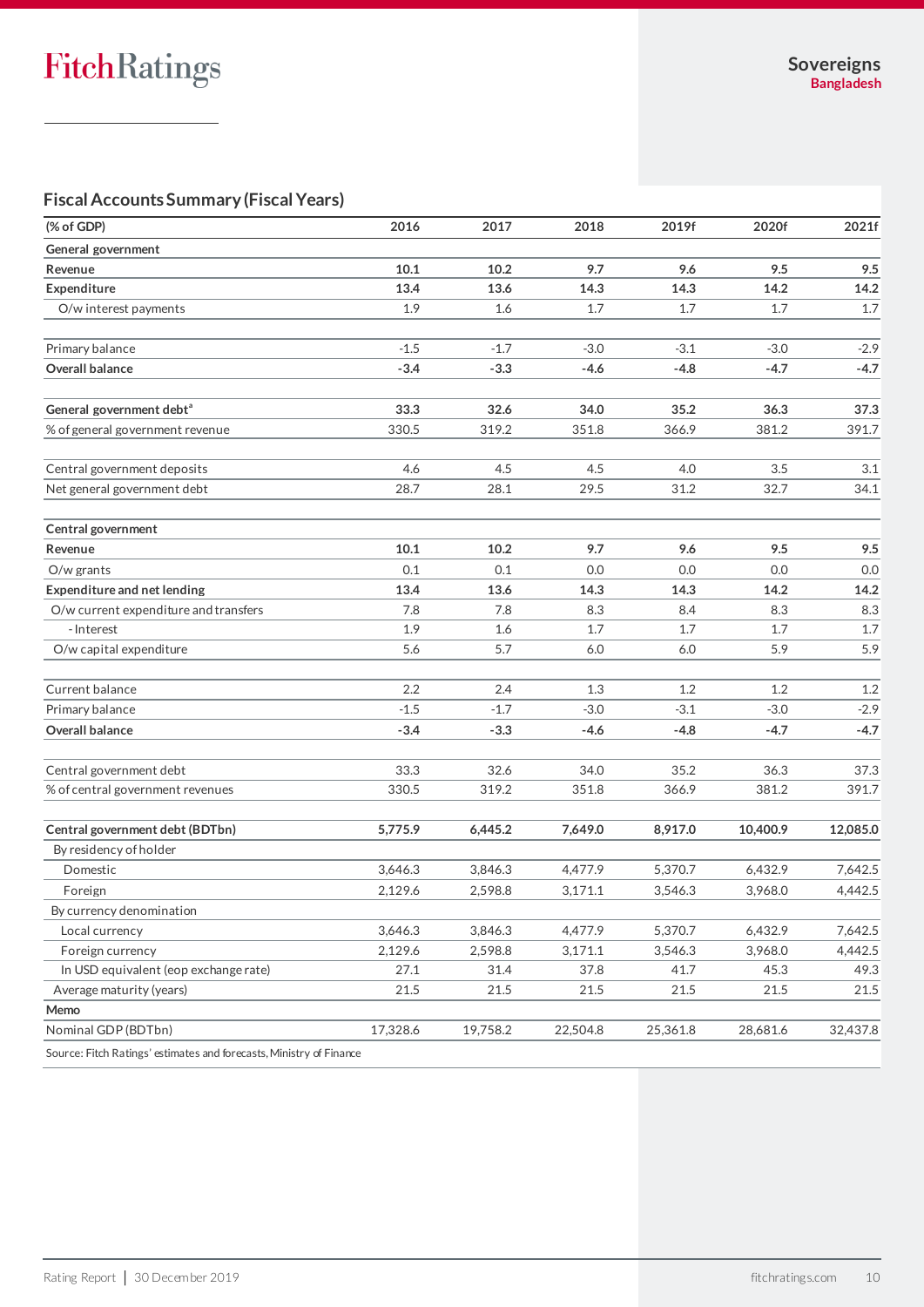# **External Debt and Assets**

| (USDbn)                                                                       | 2014    | 2015    | 2016    | 2017    | 2018    | 2019f   |
|-------------------------------------------------------------------------------|---------|---------|---------|---------|---------|---------|
| Gross external debt                                                           | 39.3    | 40.5    | 42.1    | 52.1    | 62.5    | 71.5    |
| % of GDP                                                                      | 21.3    | 19.4    | 17.8    | 19.8    | 21.8    | 22.4    |
| % of CXR                                                                      | 80.5    | 79.5    | 81.0    | 97.5    | 103.2   | 112.6   |
|                                                                               |         |         |         |         |         |         |
| By maturity                                                                   |         |         |         |         |         |         |
| Medium- and long-term                                                         | 32.6    | 32.4    | 34.1    | 41.5    | 50.5    | 57.8    |
| Short-term                                                                    | 6.7     | 8.1     | 8.0     | 10.5    | 12.0    | 13.7    |
| % of total debt                                                               | 17.0    | 19.9    | 19.1    | 20.2    | 19.1    | 19.1    |
| <b>By debtor</b>                                                              |         |         |         |         |         |         |
| Sovereign                                                                     | 28.7    | 28.0    | 29.7    | 35.3    | 40.1    | 44.5    |
| Monetary authorities                                                          | 2.4     | 2.6     | 2.5     | 3.0     | 2.1     | 2.5     |
| General government                                                            | 26.3    | 25.4    | 27.1    | 32.3    | 38.0    | 42.0    |
| O/w central government                                                        | 26.2    | 25.2    | 27.1    | 31.4    | 37.8    | 41.7    |
| <b>Banks</b>                                                                  | 3.2     | 3.4     | 3.7     | 5.0     | 6.1     | 7.1     |
| Other sectors                                                                 | 7.4     | 9.2     | 8.7     | 11.8    | 16.2    | 19.9    |
| Gross external assets (non-equity)                                            | 28.3    | 34.3    | 38.3    | 39.7    | 40.4    | 44.4    |
| International reserves, incl. gold                                            | 22.3    | 27.5    | 32.4    | 33.4    | 32.1    | 32.5    |
| Other sovereign assets nes                                                    | 0.1     | 0.1     | 0.2     | 0.2     | 0.2     | 0.2     |
| Deposit money banks' foreign assets                                           | 3.5     | 3.7     | 2.9     | 2.8     | 3.7     | 5.0     |
| Other sector foreign assets                                                   | 2.6     | 3.2     | 3.2     | 3.5     | 4.8     | 6.9     |
|                                                                               |         |         |         |         |         |         |
| Net external debt                                                             | 11.0    | 6.2     | 3.8     | 12.3    | 22.0    | 27.1    |
| % of GDP                                                                      | 6.0     | 3.0     | 1.6     | 4.7     | 7.7     | 8.5     |
| Net sovereign external debt                                                   | 6.3     | 0.4     | $-2.8$  | 1.7     | 8.0     | 12.0    |
| Net bank external debt                                                        | $-0.1$  | $-0.1$  | 1.0     | 2.3     | 2.6     | 2.1     |
| Net other external debt                                                       | 4.7     | 6.0     | 5.5     | 8.3     | 11.4    | 13.0    |
| Net international investment position                                         | $-21.1$ | $-19.2$ | $-18.8$ | $-28.1$ | $-39.7$ | $-47.4$ |
| % of GDP                                                                      | $-11.5$ | $-9.2$  | -8.0    | $-10.7$ | $-13.8$ | $-14.8$ |
| Sovereign net foreign assets                                                  | $-6.3$  | $-0.4$  | 2.8     | $-1.7$  | $-8.0$  | $-12.0$ |
| % of GDP                                                                      | $-3.4$  | $-0.2$  | 1.2     | $-0.6$  | $-2.8$  | $-3.8$  |
|                                                                               |         |         |         |         |         |         |
| Debt service (principal & interest)                                           | 1.8     | 1.9     | 1.8     | 1.9     | 2.1     | 2.3     |
| Debt service (% of CXR)                                                       | 3.8     | 3.7     | 3.5     | 3.6     | 3.5     | 3.6     |
| Interest (% of CXR)                                                           | $1.0$   | 0.9     | 0.9     | 1.0     | 1.2     | $1.5\,$ |
| Liquidity ratio(%)                                                            | 271.5   | 295.1   | 310.5   | 347.7   | 283.0   | 247.8   |
| Net sovereign FX debt (% of GDP)                                              | 2.1     | $-1.1$  | $-2.2$  | $-0.8$  | 2.0     | 2.9     |
| Memo                                                                          |         |         |         |         |         |         |
| Nominal GDP                                                                   | 184.1   | 208.4   | 236.3   | 262.7   | 286.7   | 320.0   |
| Inter-company loans                                                           | 2.1     | 2.3     | 2.2     | 2.3     | 3.7     | 4.7     |
| Source: Fitch Ratings' estimates and forecasts, Central Bank, IMF, World Bank |         |         |         |         |         |         |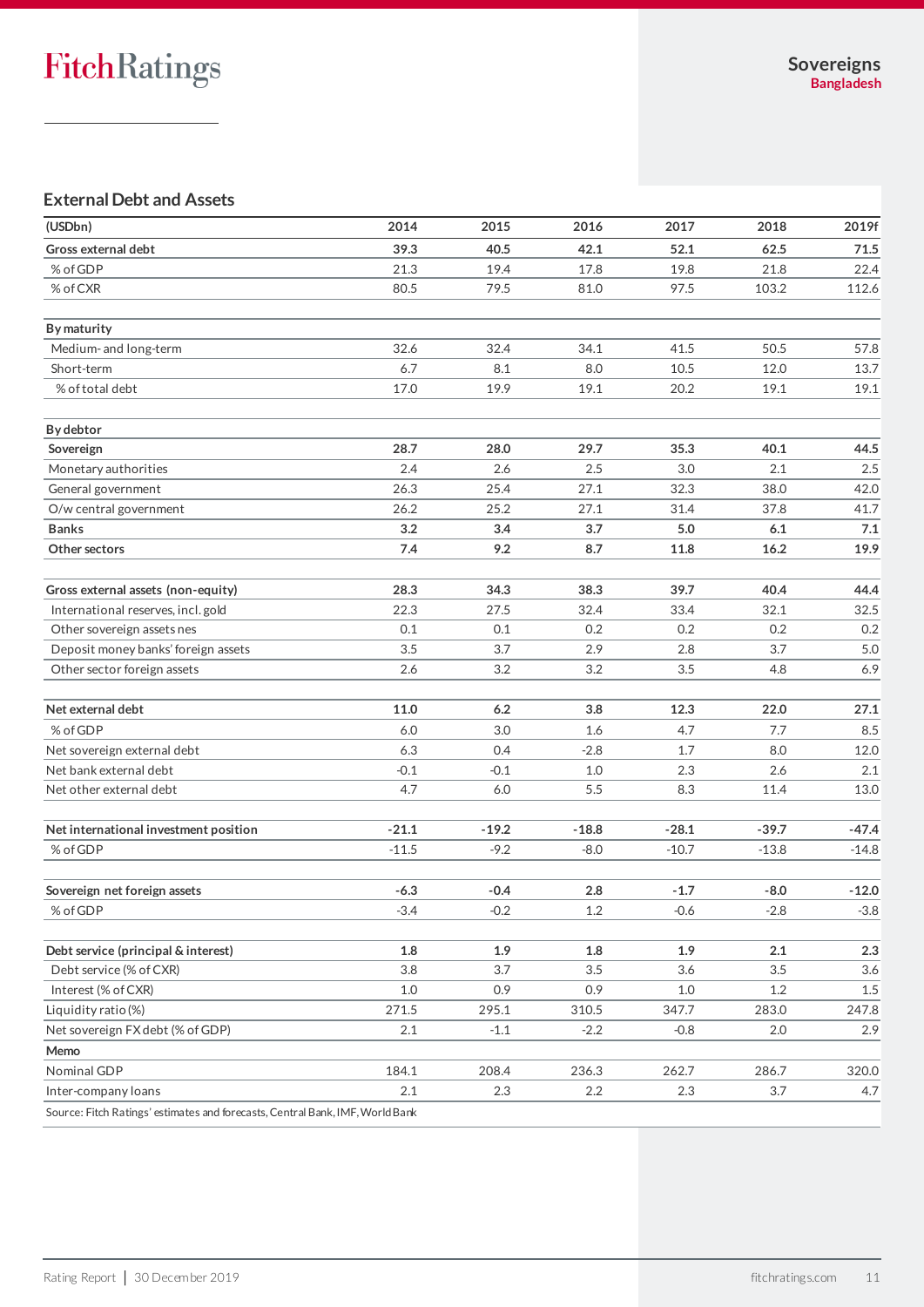# **Balance of Payments**

| (USDbn)                                             | 2016   | 2017    | 2018    | 2019f   | 2020f   | 2021f   |
|-----------------------------------------------------|--------|---------|---------|---------|---------|---------|
| <b>Current account balance</b>                      | 0.9    | $-6.0$  | $-7.6$  | $-7.1$  | $-7.7$  | $-7.6$  |
| % of GDP                                            | 0.4    | $-2.3$  | $-2.6$  | $-2.2$  | $-2.2$  | $-2.1$  |
| % of CXR                                            | 1.8    | $-11.2$ | $-12.5$ | $-11.2$ | $-11.6$ | $-10.9$ |
| <b>Trade balance</b>                                | $-6.2$ | $-13.0$ | $-16.9$ | $-17.1$ | $-18.0$ | $-18.1$ |
| Exports, fob                                        | 34.1   | 35.3    | 38.7    | 39.8    | 41.8    | 44.8    |
| Imports, fob                                        | 40.4   | 48.3    | 55.6    | 57.0    | 59.8    | 62.8    |
| Services, net                                       | $-4.3$ | $-4.6$  | $-4.4$  | $-4.0$  | $-4.0$  | $-4.0$  |
| Services, credit                                    | 3.5    | 3.9     | 5.5     | 6.5     | 7.0     | 7.0     |
| Services, debit                                     | 7.8    | 8.5     | 9.9     | 10.5    | 11.0    | 11.0    |
| Income, net                                         | $-2.7$ | $-2.4$  | $-2.3$  | $-2.9$  | $-2.9$  | $-2.9$  |
| Income, credit                                      | 0.1    | 0.1     | 0.1     | 0.2     | 0.2     | 0.2     |
| Income, debit                                       | 2.8    | 2.5     | 2.5     | 3.0     | 3.0     | 3.0     |
| O/w: Interest payments                              | 0.5    | 0.5     | 0.7     | 0.9     | 1.1     | $1.2\,$ |
| Current transfers, net                              | 14.1   | 14.0    | 16.1    | 16.9    | 17.2    | 17.4    |
| Capital and financial accounts                      |        |         |         |         |         |         |
| Non-debt-creating inflows (net)                     | 2.6    | 1.9     | 2.3     | 3.0     | 3.1     | 3.1     |
| O/w equity FDI                                      | 2.1    | 1.4     | 2.1     | 2.5     | 2.5     | 2.5     |
| O/w portfolio equity                                | 0.1    | 0.3     | 0.0     | 0.2     | 0.3     | 0.3     |
| O/w other flows                                     | 0.4    | 0.3     | 0.3     | 0.3     | 0.3     | 0.3     |
| Change in reserves                                  | 5.1    | 0.6     | $-1.1$  | 0.3     | 0.4     | 0.8     |
| Gross external financing requirement                | 0.4    | 7.4     | 9.0     | 8.5     | 9.1     | 8.9     |
| Stock of international reserves, incl. gold         | 32.4   | 33.4    | 32.1    | 32.5    | 32.9    | 33.7    |
| Source: Fitch Ratings' estimates and forecasts, IMF |        |         |         |         |         |         |